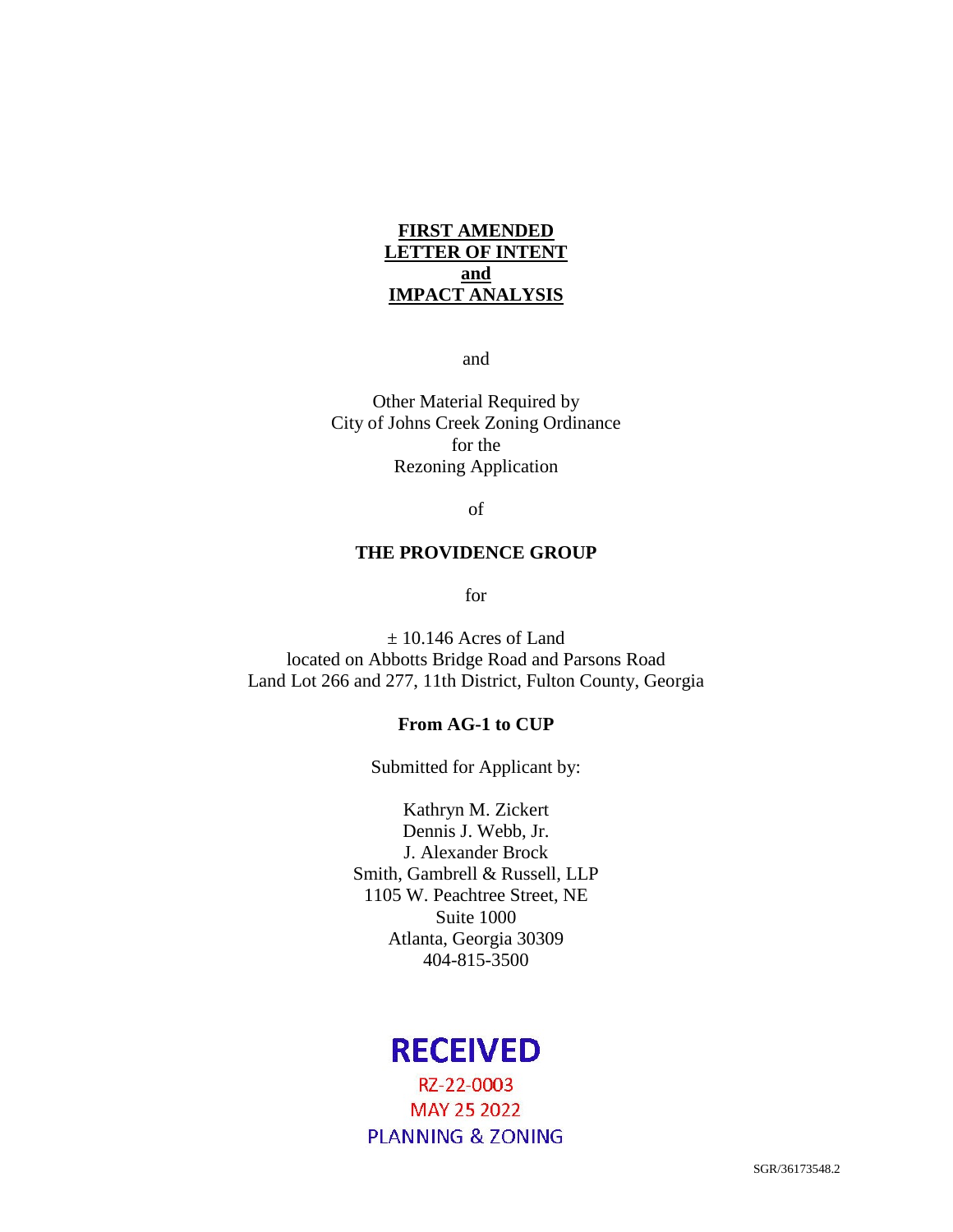### **I. INTRODUCTION**

This Application seeks to rezone  $\pm$  10.146 acres of land located in Land Lots 266 and 277, 11th District of Fulton County, consisting of three (3) parcels along the eastern right-of-way of Parsons Road and the southern right-of-way of Abbotts Bridge Road, approximately 400 feet south of their intersection ("Subject Property"). More particularly the assemblage consists of 11245 Parsons Road (Parcel ID: 11 066002660262), 5545 Abbotts Bridge Road (Parcel ID: 11 066002660312), and 5560 Abbotts Bridge Road (Parcel ID: 11 078002770140). The Subject Property is currently zoned Agricultural (AG-1) and developed with two (2) single family residences and accessory structures (sheds). The Applicant seeks to rezone the Subject Property to Community Unit Planned (CUP) to develop 29 single family detached residences (all owner-occupied) with appurtenant site improvements ("Proposed Development")<sup>[1](#page-1-0)</sup>.

The Subject Property is located in an area that is characterized by a variety of single family detached properties, subdivisions and limited non-residential uses that support residential development (e.g. dentist office and religious institution). To the north, the Subject Property borders the Parsons Pointe Dental Care property, zoned Office Institutional (O-I), as well as the right-of-way of Abbotts Bridge Road. To the east and south, the Subject Property borders property containing the Congregation Dor Tamid synagogue, zoned AG-1. To the west, the Subject Property abuts the right-of-way of Parsons Road. Further west, across Parsons Road, are several AG-1 parcels containing single family homes, as well as the Parsons Run Subdivision, zoned Single Family Dwelling District (R-3). The proposed subdivision of 29 single family detached homes is an appropriate and compatible use given the existing development and uses in

<span id="page-1-0"></span><sup>&</sup>lt;sup>1</sup> The Applicant initially proposed the development of 37 single family residences on the Subject Property (a density of 3.64 units per acre). After meetings with the community and City Staff, the Applicant reduced the number of units to 29 homes (a density of 2.86 units per acre) to better fit with the surrounding developments.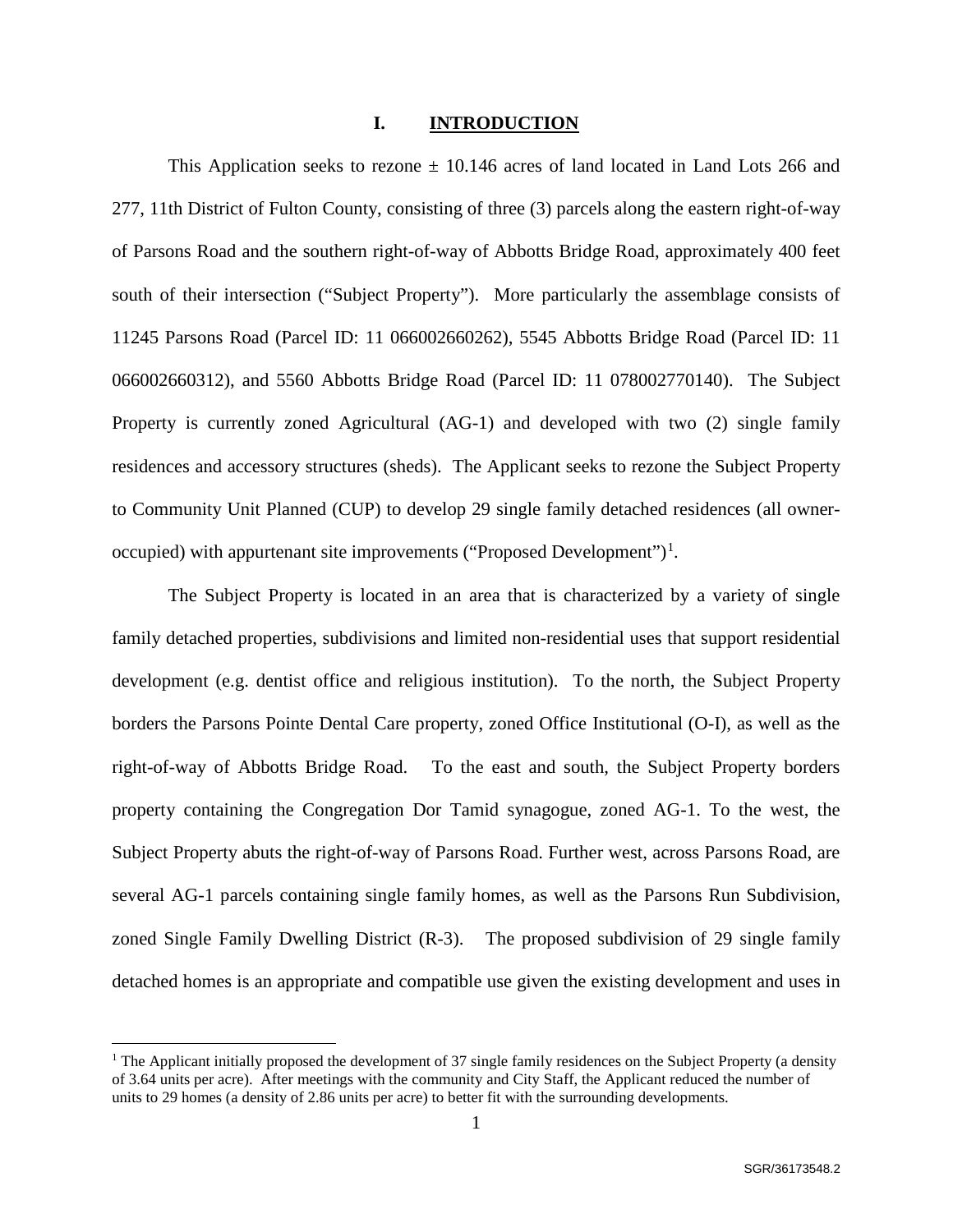the area.

The Proposed Development's single family detached residences will have a minimum floor area of  $\pm 2,400$  square feet (sf) with three to four bedrooms and baths per unit. The development will offer onsite amenities to attract the future residents, including a pocket park to preserve and utilize green space and a future option to be a gated community. The pocket park is intended to function as a gathering spot for the residents to help foster a sense of community. Also, the Applicant is preserving a portion of the property in the northeast corner in its natural state to serve as a buffer to protect the existing stream, as well as landscaped buffers and open space areas to the north and east. In addition to the site features, the design of the structures themselves will add to the community's appeal. The Applicant has paid close attention to the design, scale, materials and façade elements to create an aesthetically pleasing structure.

The Proposed Development aligns with the goals of the Johns Creek Zoning Ordinance and specifically with the stated intent of the CUP district:

- Encourage the development of large tracts of land as planned communities.
- Encourage flexible and creative concepts in site planning.
- Preserve the natural amenities of the land by encouraging scenic and functional open areas.
- Provide for an efficient use of land.
- Provide a stable residential environment compatible with surrounding residential areas.

The Proposed Development seeks to combine several smaller properties into a larger parcel that will allow a cohesive residential development, while providing green space areas to enhance the community. Moreover, the Proposed Development will comply with or exceed the site dimensional requirements of the CUP district. In sum, the Applicant is proposing an attractive and well thought development that will complement the existing development in the surrounding area.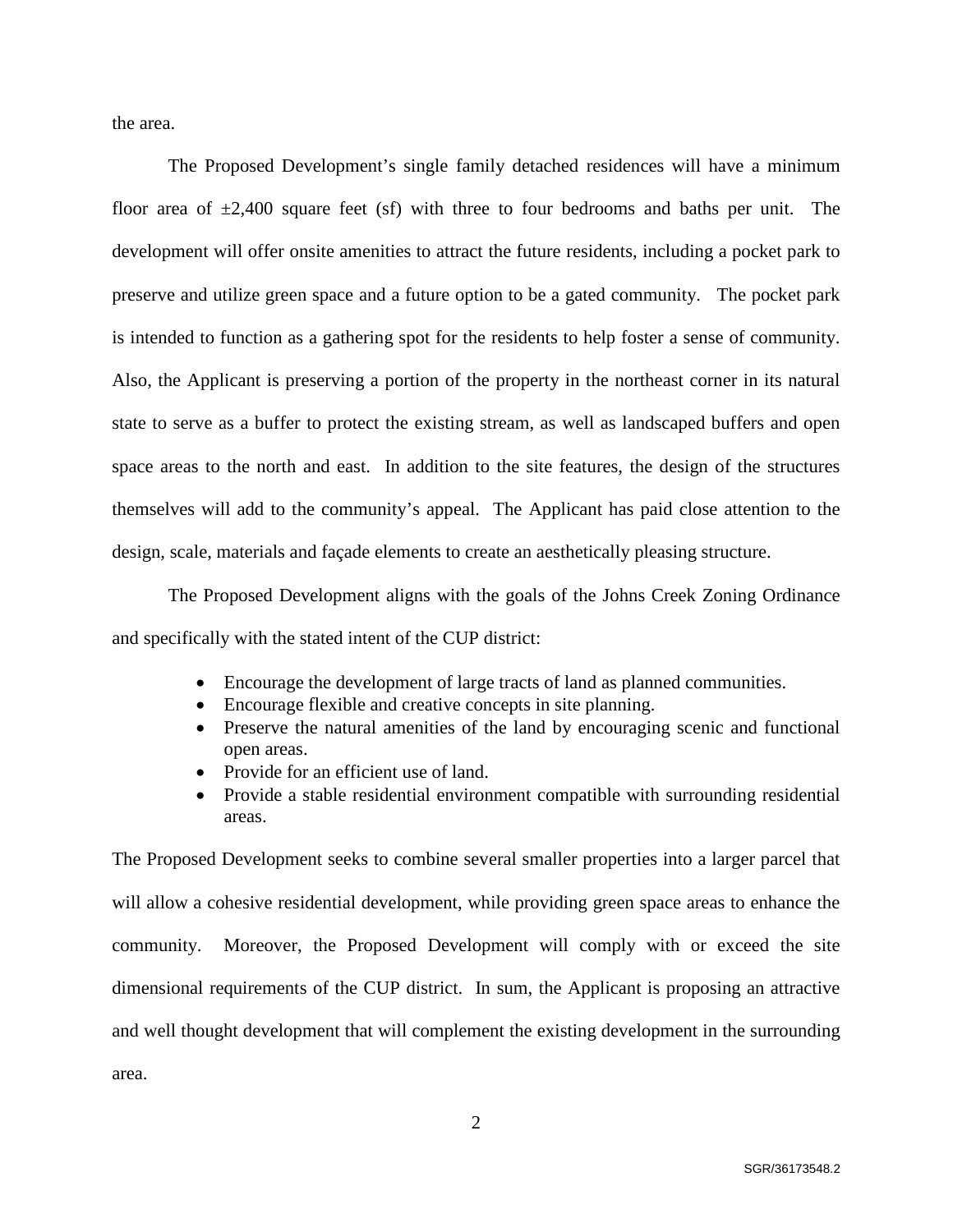This document is submitted as a Statement of Intent with regard to this Application, a preservation of the Applicant's constitutional rights, and an impact analysis as required by the City of Johns Creek's Zoning Ordinance Sections 28.4.1 and 28.4.2. A Development Plan, pursuant to Johns Creek Zoning Ordinance Sec. 11.1.3, has been filed simultaneously with this Application, along with other required materials.

### **II. HISTORY**

The Subject Property is zoned AG-1 and designated as being within the as Medlock Community area per the City's Future Land Use Map. There is no history of the site being previously rezoned.

#### **III. IMPACT ANALYSIS**

## 1. THE ZONING PROPOSAL WILL PERMIT A USE THAT IS SUITABLE IN VIEW OF THE USE AND DEVELOPMENT OF ADJACENT AND NEARBY PROPERTY

The Subject Property is surrounded by residential, institutional (synagogue), and service (dentist office) uses which are compatible with the Proposed Development. The Applicant has given appropriate attention to scale, buffering, setbacks, and landscaping to ensure that the Proposed Development will fit within the existing community. The proposed minimum  $\pm 2,400$ sf single family homes comparable what exists in the surrounding developments. In addition, the Proposed Development will incorporate open spaces and landscape strips along the adjacent property lines. Accordingly, the Proposed Development will be suitable in view of the use and development of the nearby properties.

3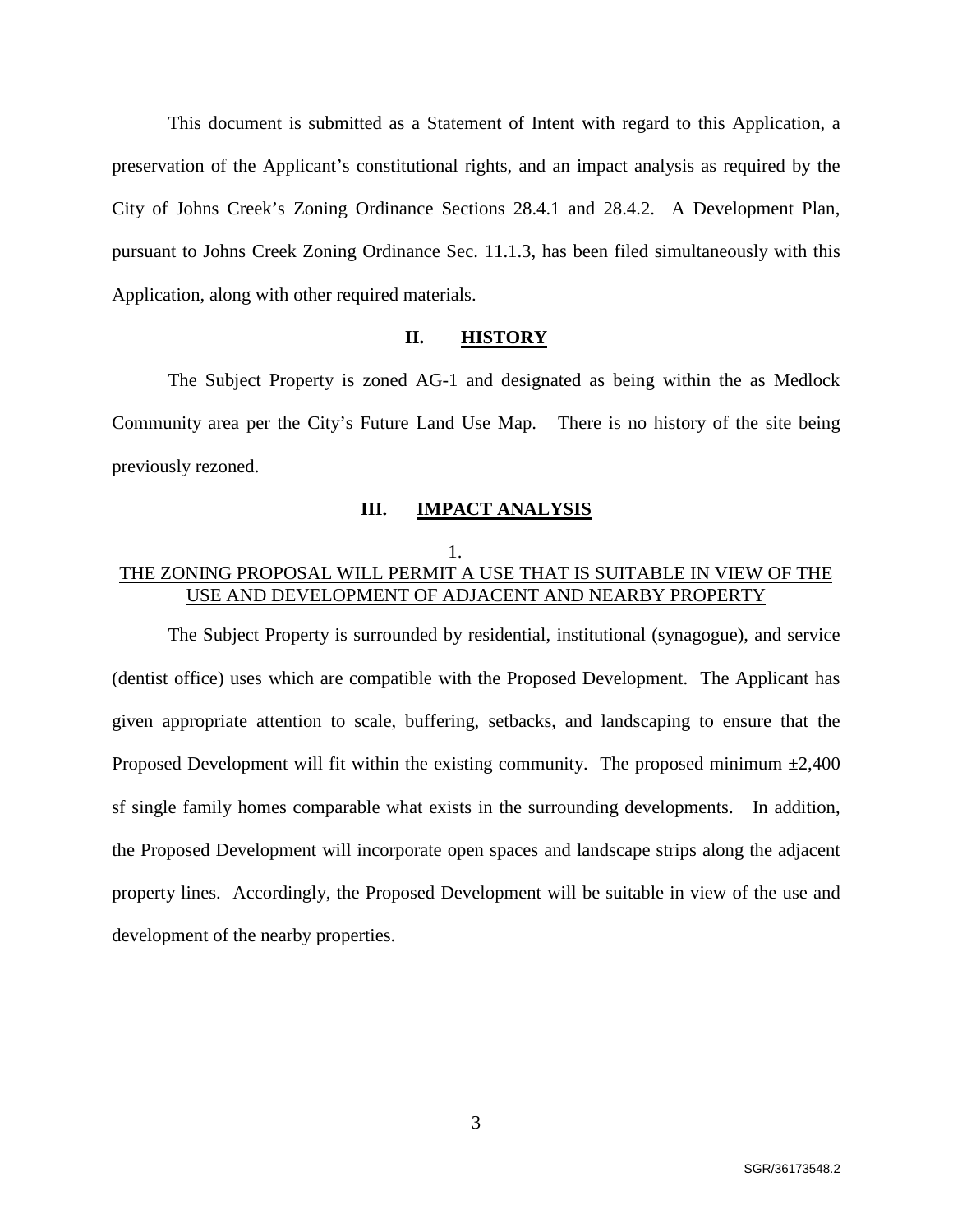## 2. THE ZONING PROPOSAL WILL NOT ADVERSELY AFFECT THE EXISTING USE OR USABILITY OF ADJACENT OR NEARBY PROPERTY

The Proposed Development will not adversely affect the surrounding residential, institutional, and service uses. As stated in previous paragraphs, the proposed single family detached subdivision is harmonious with the adjacent residential and will incorporate appropriate buffers to mitigate impacts, if any. Additionally, the Proposed Development is comparable in scale and nature to other existing residential developments located along Parsons Road and Abbots Bridge Road.

## 3. THE PROPERTY TO BE AFFECTED BY THE ZONING PROPOSAL DOES NOT HAVE A REASONABLE ECONOMIC USE AS CURRENTLY ZONED

The Subject Property is currently zoned AG-1, which limits development to single family dwellings on a minimum one (1) acre lot or agricultural uses, neither of which are suitable given the development patterns in the area. The AG-1 zoning is out of step with the development trends and inhibits the practical development of the Subject Property. The current development in the surrounding area is typified by subdivisions consisting of single family detached homes on moderately sized lots, similar to what the Applicant is proposing. In order to allow a reasonable redevelopment of the Subject Property, however, it must be rezoned to an appropriate district.

# 4. THE ZONING PROPOSAL WILL NOT RESULT IN A USE WHICH WILL OR COULD CAUSE AN EXCESSIVE BURDENSOME USE OF EXISTING STREETS, TRANSPORTATION FACILITIES, UTILITIES, OR SCHOOLS

The Applicant does not anticipate any significant impact to the vehicular traffic from the minor amount of trips that the Proposed Development will generate. A Trip Generation Memo detailing the Proposed Development's anticipated vehicular trips is attached to this Application.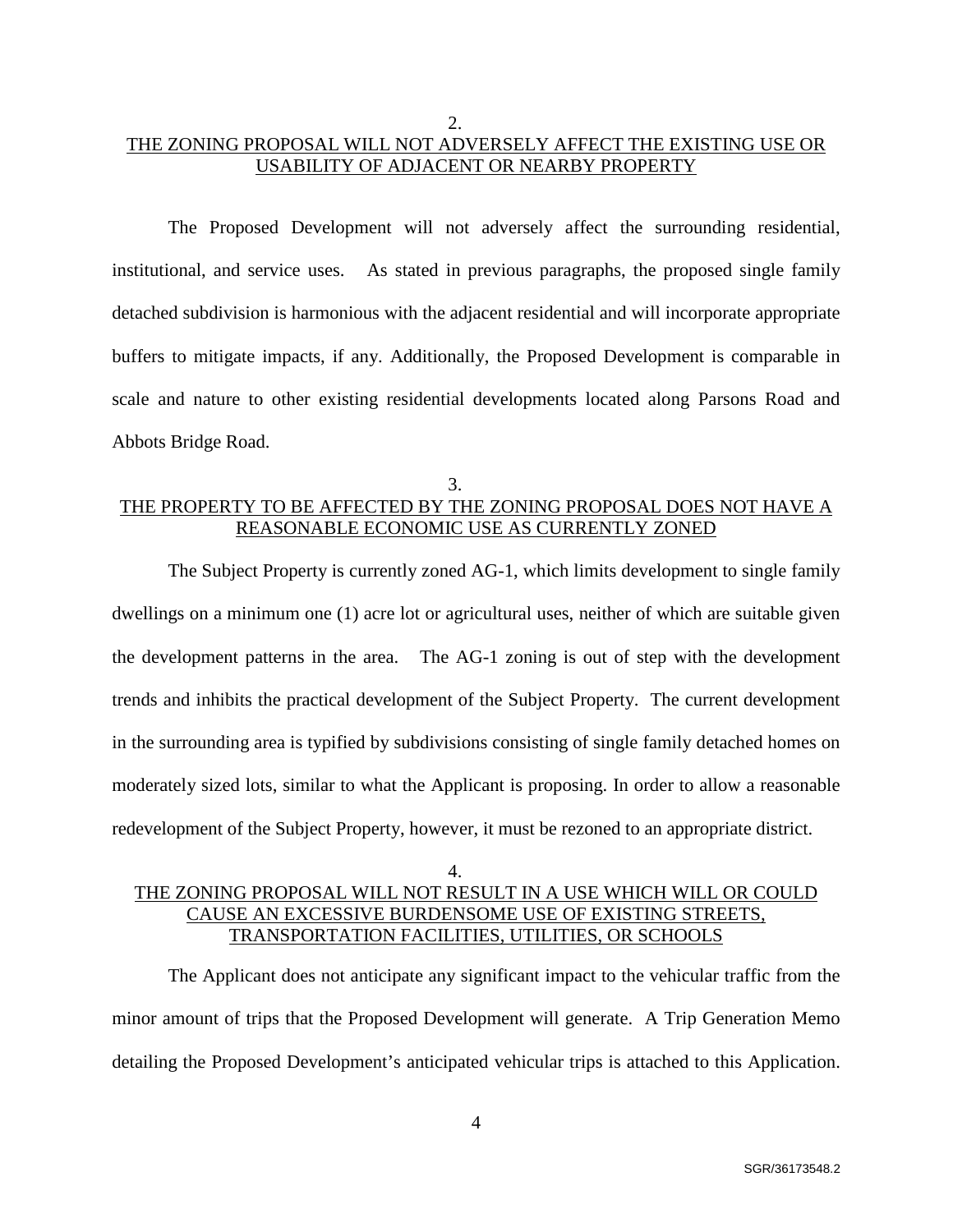<span id="page-5-0"></span>The Applicant used the Institute of Traffic Engineers (ITE) Trip Generation Manual (Tenth Edition), to calculate vehicle trips for the Proposed Development. The Trip Generation Memo notes that the twenty-nine (29) single family homes (ITE category 210) will generate  $\pm 334$  total trips on a weekday,  $\pm 25$  trips during the A.M. peak hour, and  $\pm 31$  trips during the P.M. peak hour. The Proposed Development's vehicular trips are not anticipated to cause any significant detrimental impacts on the adjacent roadways. Parsons Road is classified as a Collector and nearby Abbots Bridge Road is classified as a Minor Arterial. *See Johns Creek Transportation Master Plan 2030 Recommended Functional Classification Map*. These types of roadways are intended for higher volumes of traffic and they are anticipated to adequately serve the Proposed Development.

The school children living in the residential portion of the development will attend Abbotts Hill Elementary School, Taylor Road Middle School, and Chattahoochee High School. All of the schools are listed as under capacity and are projected to remain under capacity after construction of the Proposed Development. *See Fulton County Schools Rezoning Impact Statement for Petition RZ-22-0003, dated 5/17/2022*. Accordingly, the Proposed Development will not have a negative impact on local schools.

As for utilities, the Subject Property has access to water and sewer.

# 5.

# THE ZONING PROPOSAL IS IN CONFORMITY WITH THE POLICIES AND INTENT OF THE LAND USE PLAN

The City of Johns Creek Comprehensive Plan 2018 ("Comp Plan"), depicts the Subject Property as being within the Medlock Community area. Additionally, the City of Johns Creek Comprehensive Plan 2018 notes the current land use as "Residential-4 units or less"[3](#page-5-1) and the

<span id="page-5-1"></span> <sup>3</sup> See the Comp Plan, pg. 82, Map 37: Current Land Use in Medlock.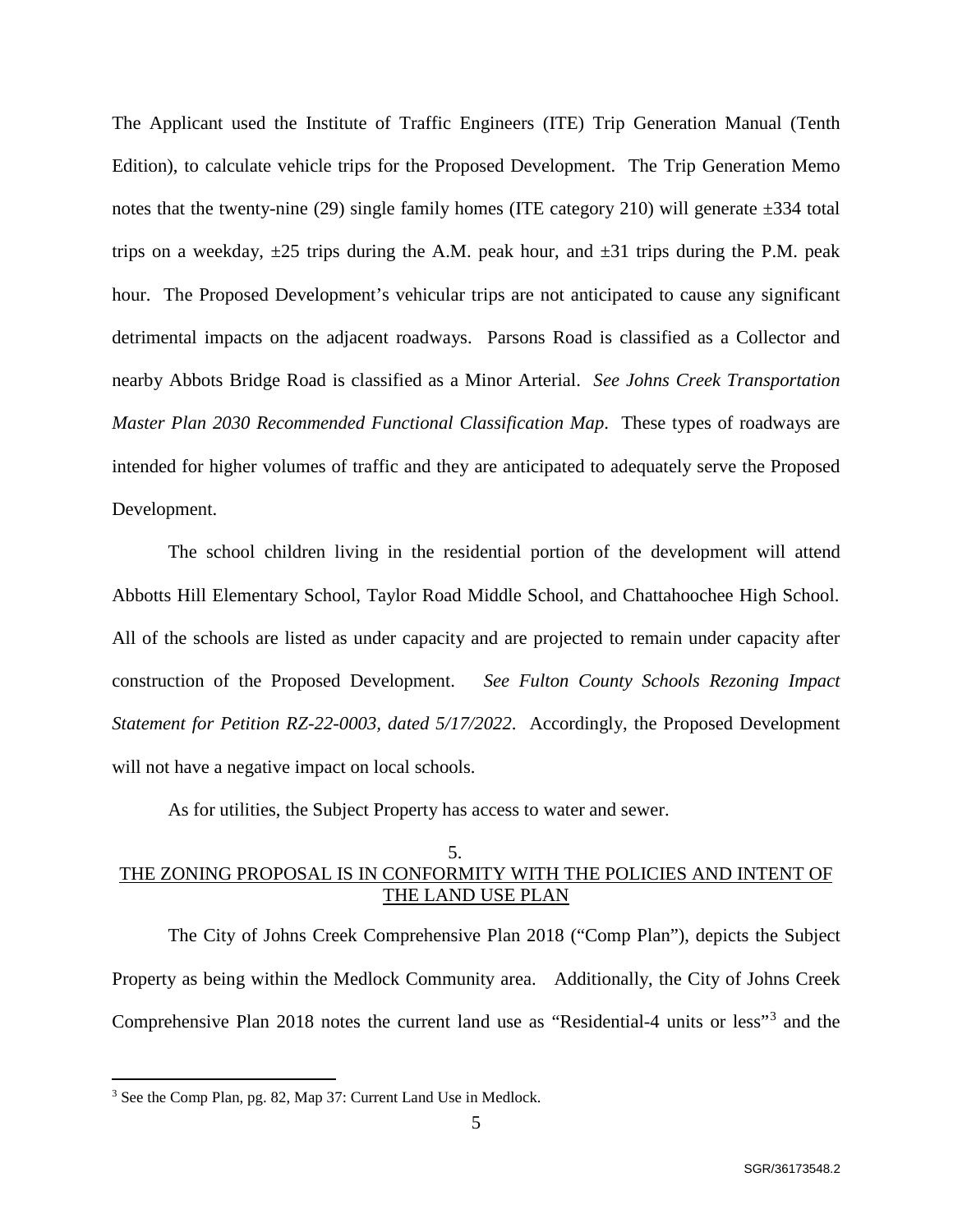future land use as "Residential 2-units or less"<sup>[4](#page-6-0)</sup>. The Proposed Development's  $\pm$ 2.86 units per acre density is substantially lower than the current land use density and toward the Comp Plan's future density goals for the area. In addition, the Proposed Development meets a number of stated policies for the Medlock Community area:

- The vision for the Medlock Community Area is to maintain its premier residential status
- New infill housing developments should be limited to single-family detached homes
- The build-out analysis shows that the Medlock Community Area has the capacity for 481 additional residential units.

In sum, the Proposed Development serves to implement specific goals, objectives and policies of the Johns Creek Comprehensive Plan. The project at issue represents a consistent use commensurate with other existing uses on adjacent and nearby properties. The proposed use, therefore, is suitable *vis-a-vis* the policies of the Comprehensive Plan.

#### 6.

# THERE ARE OTHER EXISTING OR CHANGING CONDITIONS AFFECTING THE USE AND DEVELOPMENT OF THE PROPERTY WHICH GIVE SUPPORTING GROUNDS FOR APPROVAL OF THE ZONING PROPOSAL

The existing homes on the Subject Property were built between 1960 and 1965, at a time when the area was much more rural in character. Over the past fifty-plus years, much of Johns Creek, including the Medlock Community area, has moved away from larger agricultural homesteads to more suburban single family lot neighborhoods. The current AG-1 district, however, limits development to residential lots over one acre or agricultural uses, neither of which allows construction in line with the surrounding uses and neighborhoods. The Applicants proposal to rezone to CUP will bring the Subject Property into alignment with the development trends in the area and allow a practical and fitting residential development.

<span id="page-6-0"></span> <sup>4</sup> See the Comp Plan, pg. 83, Map 38: Future Land Use in Medlock.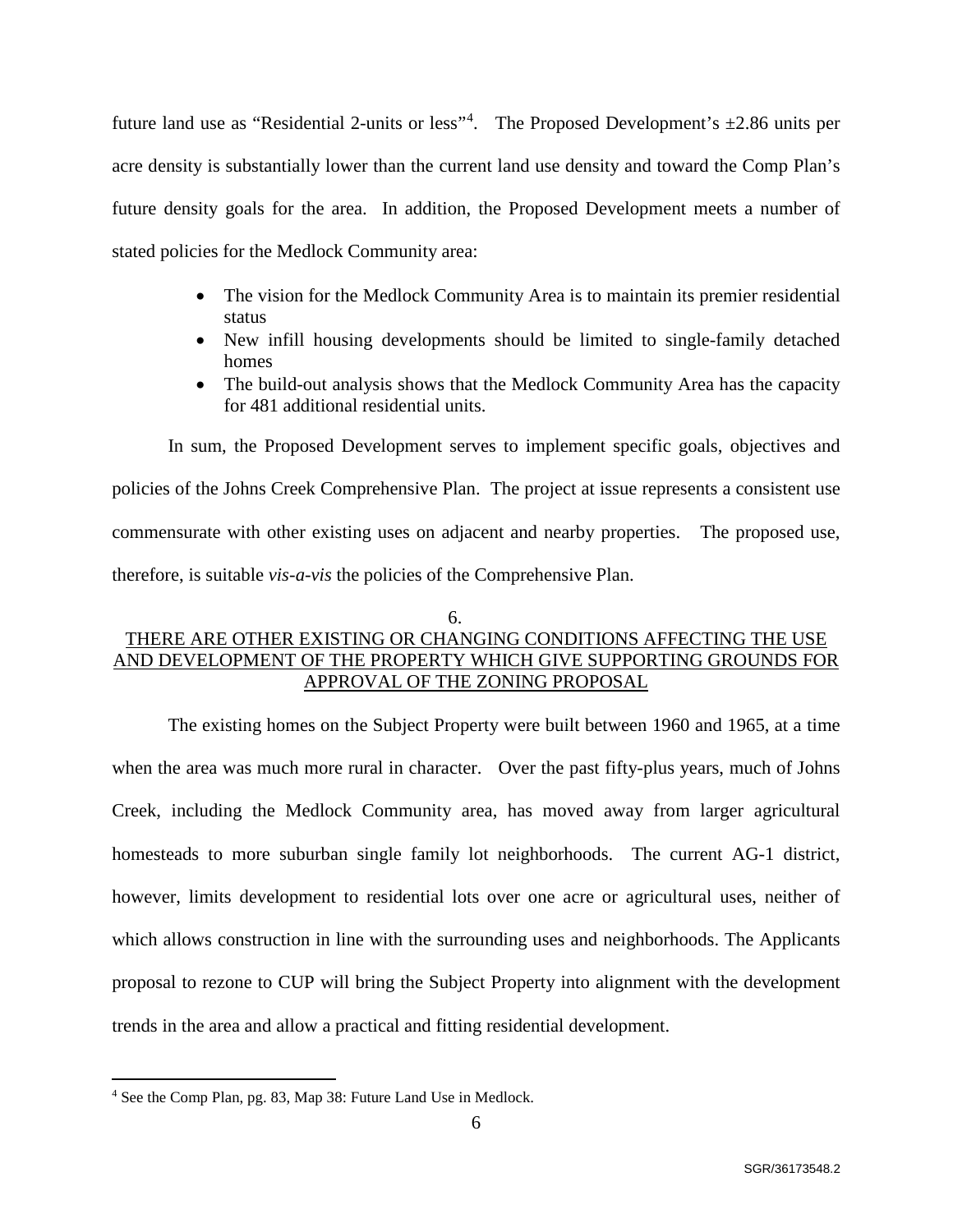# THE ZONING PROPOSAL WILL PERMIT A USE WHICH WILL NOT BE CONSIDERED ENVIRONMENTALLY ADVERSE TO THE NATURAL RESOURCES, ENVIRONMENT AND CITIZENS OF THE CITY OF JOHNS CREEK

The existing tract is largely undeveloped and any construction on the Subject Property will inevitably require the removal of trees and other land disturbance activities. That being said, there are no significant natural features on the Subject Property that require special protection, except for the stream to the northeast. The stream will be buffered as required by code. Further, the applicant will replant trees, grass, and other landscaping materials as part of its redevelopment of the site. In addition, the Applicant will provide stormwater management, including runoff reduction and/or water quality measures as required by the City of Johns Code of Ordinances.[5](#page-7-0)

# **IV. NOTICE OF CONSTITUTIONAL CHALLENGE TO UNDERLYING ZONING AND PRESERVATION OF CONSTITUTIONAL RIGHTS**

The Applicant respectfully submits that the current zoning classification of the Subject Property and any proposed intervening district is unconstitutional and that rules relative to the Subject Property owner's right to use the Property established in the John Creek Zoning Ordinance, to the extent they prohibit this use, constitute an arbitrary, irrational abuse of discretion and unreasonable use of the zoning power because they bear no substantial relationship to the public health, safety, morality or general welfare of the public and substantially harm the Applicant in violation of the due process and equal protection rights guaranteed by the Fifth Amendment and Fourteenth Amendment of the Constitution of the United States, and Article I, Section I, Paragraph I and Article I, Section III, Paragraph I of the Constitution of the State of Georgia. Further, the failure to allow this use would constitute a

<span id="page-7-0"></span><sup>&</sup>lt;sup>5</sup> The stormwater design will be completed prior to issuance of the land disturbance permit.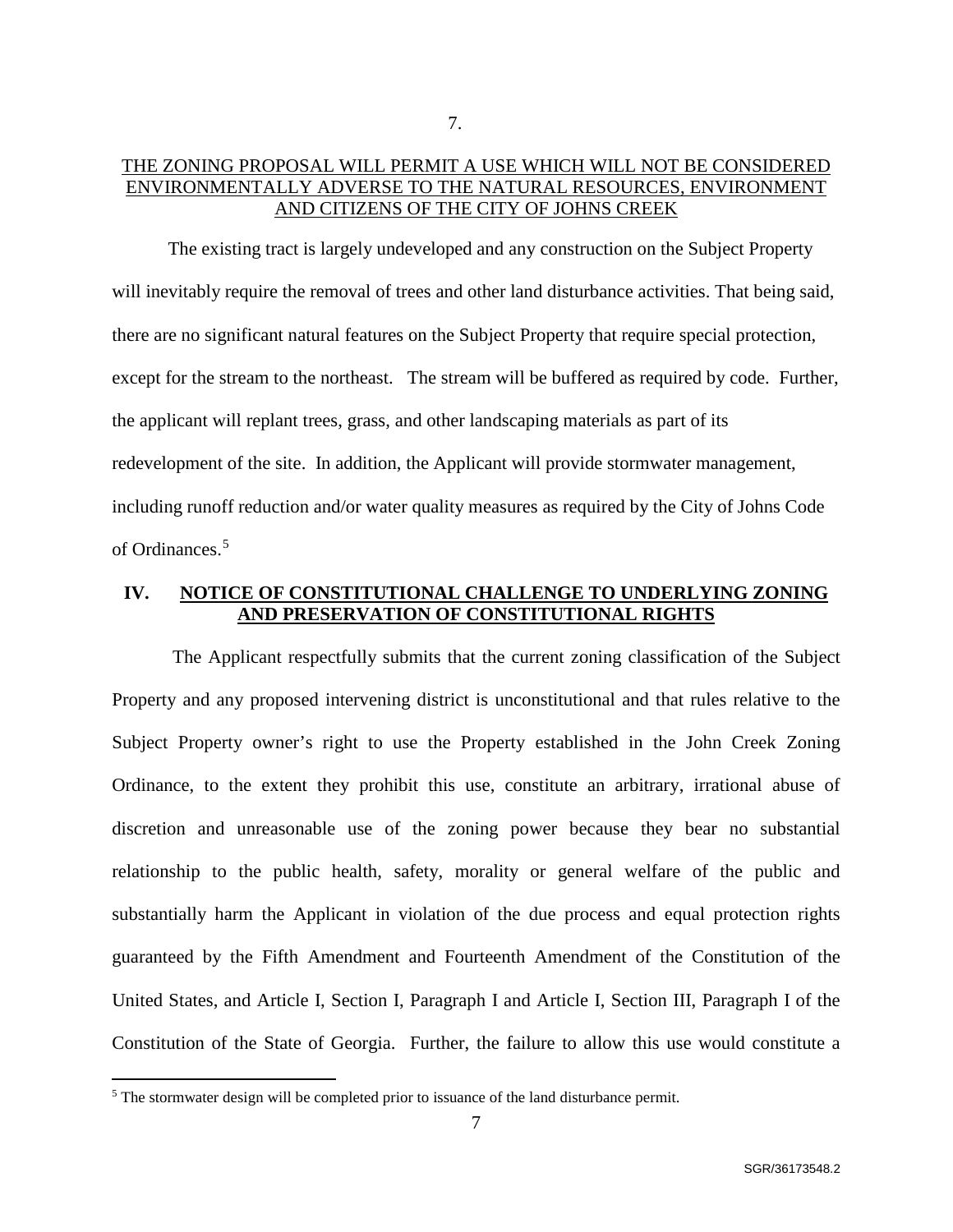taking of private property without just compensation and without due process in violation of the Fifth Amendment and Fourteenth Amendment of the Constitution of the United States, and Article I, Section I, Paragraph I and Article I, Section III, Paragraph I of the Constitution of the State of Georgia, and would be in violation of the Commerce Clause, Article I, Section 8, Clause 3 of the Constitution of the United States.

The Applicant respectfully submits that the City Council's failure to approve the requested rezoning would be unconstitutional and would discriminate in an arbitrary, capricious and unreasonable manner between the Subject Property's owner and owners of similarly situated property in violation of Article I, Section III, Paragraph I of the Constitution of the State of Georgia and the Equal Protection Clause of the Fourteenth Amendment of the Constitution of the United States.

A refusal to allow the development in question would be invalid inasmuch as it would be denied pursuant to an ordinance which is not in compliance with the Zoning Procedures Law, O.C.G.A. § 36-66-1 et seq., due to the manner in which the Ordinance as a whole and its map(s) have been adopted.

Opponents to this request, if any, lack standing; have failed to exhaust administrative remedies; and have waived their rights to appeal by failing to assert legal and constitutional objections.

#### **V. CONCLUSION**

For the foregoing reasons, the Applicant respectfully requests that the proposed rezoning be approved. The Applicant also invites and welcomes any comments from Staff or other officials of the City so that such recommendations or input might be incorporated as conditions of approval of this Application.